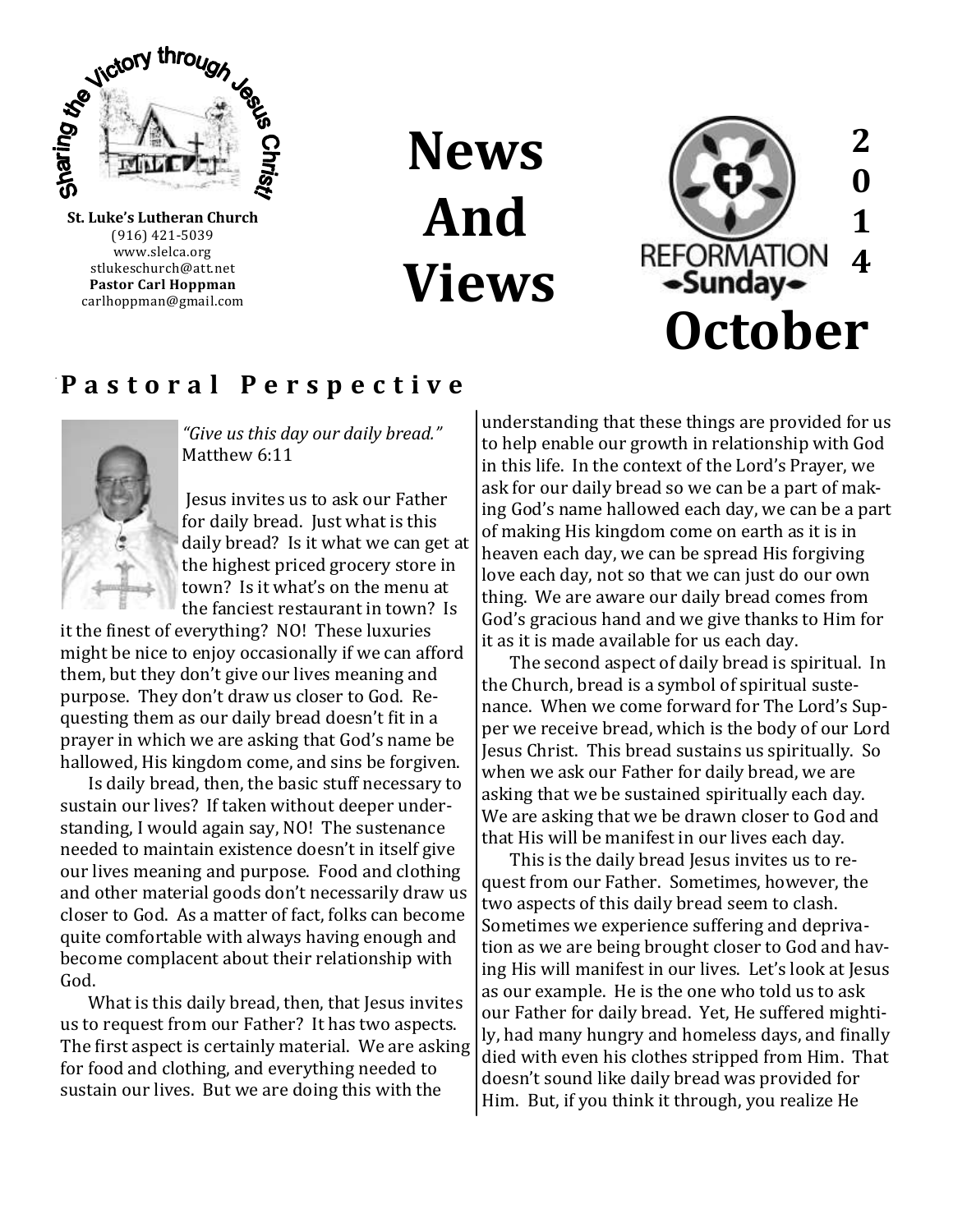was sustained with what He needed materially each day so that He was able to truly hallow God's name and make His kingdom come. He was sustained spiritually each day through all His suffering. God made His will powerfully manifest in Jesus' life and poured His forgiving love through Him bountifully.

So what the daily bread we ask from our Father is really all about is that we will be sustained, even through any suffering and deprivation we experience. We ask our Father to give us what we need each day so that His name is hallowed by us, His kingdom comes to and through us, and His will is manifest in our lives. After a tragedy or great difficulty, I often hear from folks, "I don't know how I would have made it without God providing for me through this time." That is daily bread at work the sustaining, guiding power to get us through the roughest times. For that we give thanks.

> Spreading, Serving and Sharing with You, *Pastor Carl*



Greetings as we roll into the autumn season with many occurring and planned activities for folks and the community around St. Luke's.

We had a great picnic followed by assembling all the donated school supplies for Mack and Parkway schools. The music program luau was a great event of good food, fellowship, and fun. On the horizon is the WELCA Fall Festival on Saturday, October 4th. There are lots of areas in which you can get involved and enjoy this fun, fellowship, and community activity. This is an important event in helping WELCA raise funds for the many benevolent programs that they support during the year.

The education program is up and going with many folks helping out with teaching our young children and Pastor launching off on leading our study of the New Testament. THANK YOU to all who are enabling us to reach out and meet some challenges while fulfilling our commitment to our mission.

The Boards and church officers are entering the budget cycle for 2015 and reviewing our programs and fixed-expenses to enable us to further our mission of spreading, serving and sharing. In addition, we will be looking to fill a few positions on the council so we'll have a nominating committee in place to look for those willing to serve in the leadership of the church. We all have talents to share in our church's mission. Please consider how you can use your time and talents to be a part of our work here. We always have space for new ideas and enthusiasm in spreading the Good News.

Two initiatives that have come out of our strategic planning have addressed (1) updating our website to be more informative and easily accessible and (2) introducing a more contemporary liturgy into our worship and music. The website will be up in October, so check it out and let us know what you think. Also if you have any feedback that you would like to provide on the worship service changes, please feel free to provide to Pastor or any Council member. We are continuing to work on our forward planning and evaluating where we are going and how we can make St. Luke's remain viable and a stable influence in our community.

Finally, let us continue to keep in our prayers those church members, friends, and others who may face challenges. May they continue to receive the strength and comfort so freely given to all of us through our faith in Our Lord Jesus Christ.

See you in church! Your fellow servant in Christ,

*Bob Behr*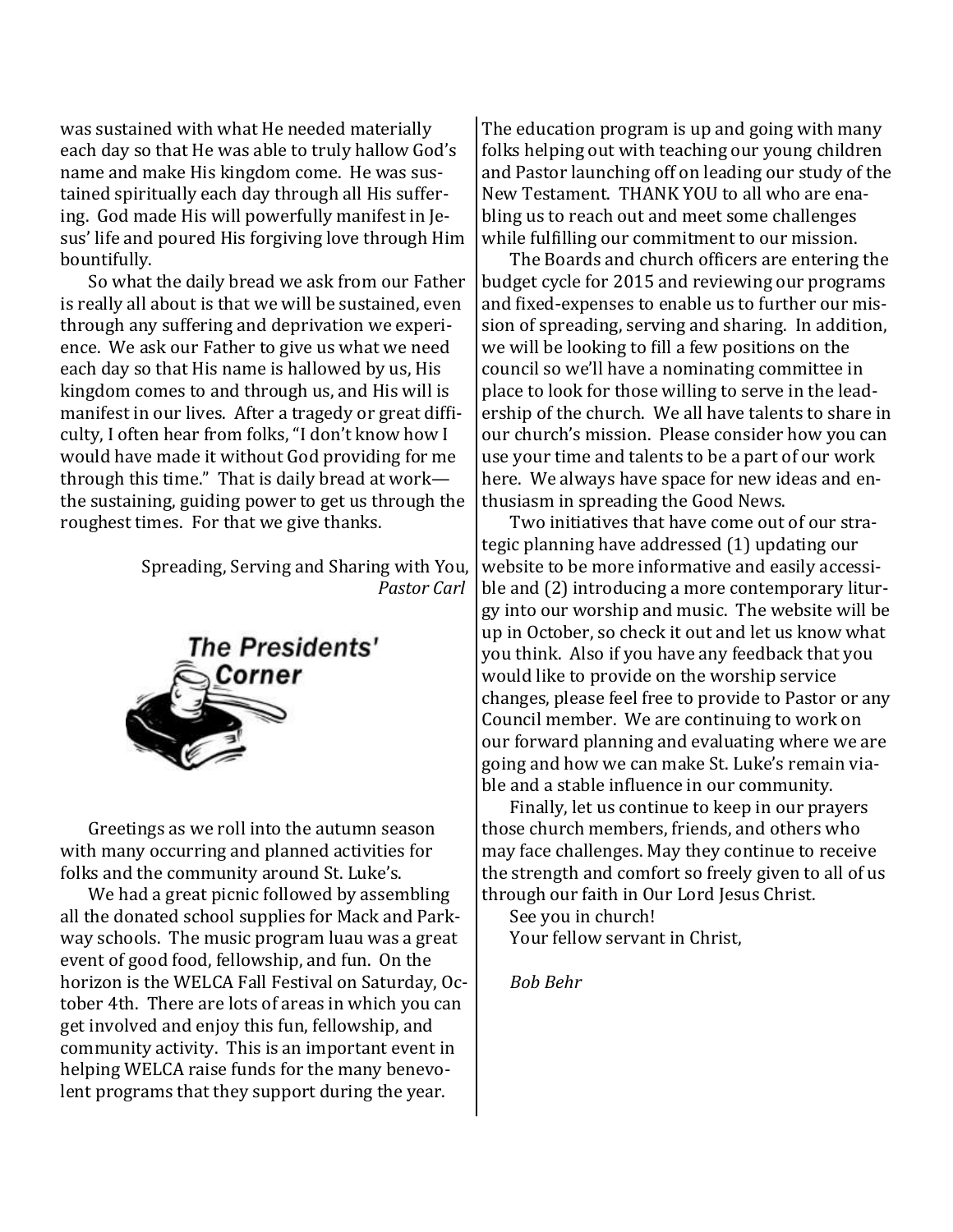

Answer: slelca.org (St. Luke Lutheran Church's new and improved official website)

Official Launch date: October 5, 2014

You have to check it out. The website committee (Larry Dockter, Holly Hoppman, Carl Hoppman, Lauren Orcutt, Rochelle Jaeger and myself) worked diligently to redesign and update our community resource, and we hope you will be pleased with the outcome.

The new website will allow Board Chairs or their assigned members to keep the church and the community updated on what is happening at St Luke's. Event information can now be updated in a flash. Rochelle Jaeger, our web designer along with Lauren Orcutt, our web content writer have done a fantastic job on making our website relevant for the needs of today's community.

We urge you to check it out. Let us know what you think. Click on the links and find out where St Luke's has been, where we are going, our mission and what we are offering to the community and our members.

We hope you like what you see and enjoy using it.

*Carolyn Andrews* Website Liaison



Dear St. Luke's,

Thank you for the backpack. I like them a lot and thank you for the school supplies a lot.

From *Larayna Sisco Osako-Cain*



Are you ready to say Dollar Store and card shops no more for a while? We are excited that WELCA will once again give us

the opportunity to order cards, by the box, and support our Benevolence program at the same time. Many of you will remember, we have done this in the past and by popular demand we are bringing it back. For each order WELCA will receive a little less than 50% profit which will help us to continue to support the less fortunate in our community.

Look for the sales table in the Narthex starting on October 5, providing you with a catalogue, order form, sample cards and other information you would like in order to take advantage of this opportunity. The deadline for ordering will be October 26, so that those who order Christmas cards will have them in time for use this year. You may take a catalogue home, fill out your order form and simply return the form and check made out to St. Luke's W -ELCA – we thank you in advance for your support.

*Carol Carney and Pat Webb*  Co-Chair's of the Greeting Card's project!



Are you looking for a way to help during the Church Service? Do you like to say "Hi"? Do you like to answer questions or to help people? Do you like to give hugs or want to find a way to get to

know other members of the Church better? Whether you answered "yes" to any or all of those questions, have you considered being a Head Usher? We're looking for Head Ushers and you can do any or all of these things!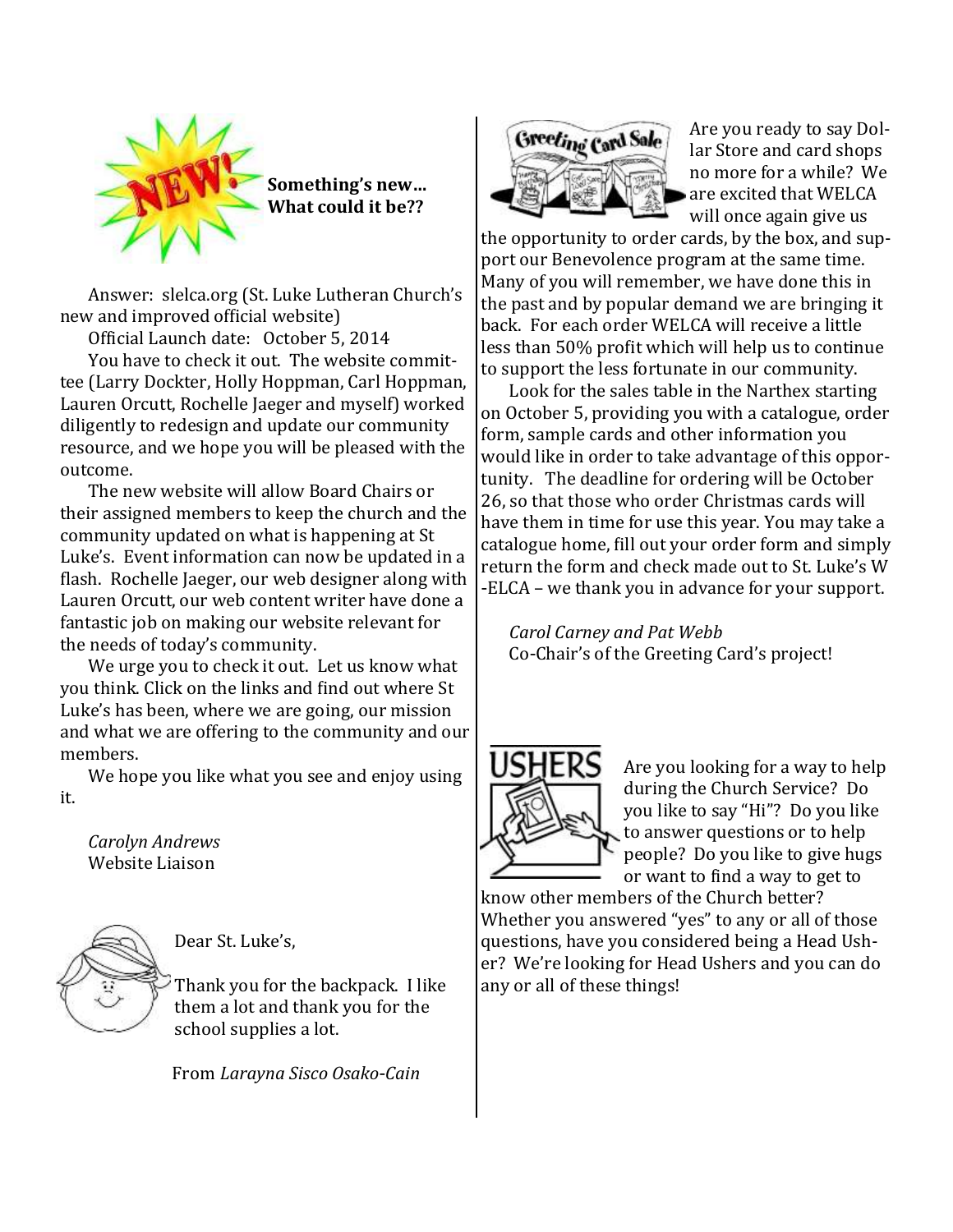

The Friends in Faith Team is back at it again and we hope to have an even bigger team and raise more money to fight cancer! Join our 2015 Relay team at www.RelayForLife.org/ elkgroveca. You can speak with Peggy Moser or Kirsten

Ireton if you have any questions about Relay. The event is currently scheduled to be held May 16th-17th, 2015. For more information about the American Cancer Society, its programs and services, visit www.cancer.org or call 1-800-227-2345 24 hours a day/7 days a week. They are available to answer all your questions about cancer, treatment and support services.



CROP Walk on Sunday, October 12! Join SLY as they walk to raise money & awareness about hunger in our community and around the world. You can walk with them or donate to the team. Mon-

ey raised will go to help feed local hungry families. The walk is on Sunday afternoon and is always a lot of fun. The walk registration starts at 2:00pm at Westminster Presbyterian Church 1300 N Street, Sacramento with the walk commencing at 2:30pm. Youth will gather after Confirmation for lunch and carpool to the walk site together from St. Luke's. Contact Kirsten Ireton for more information or if you would like to join in on the fun!





**God's Work, Our Hands**

WOW! Because of the effort from the whole congregation we were able to supply both Parkway Elementary School and Charles Mack Elementary Schools with needed school supplies and backpacks. Each school received 54 filled backpacks along with much needed supplies for the teachers as well. Thanks to Mack Vance, Peggy and Al Moser for making sure the schools got everything in a timely matter but it couldn't have been done without help from all of you. Al reported that as the car was being unloaded at Parkway School there was a little girl named Treasure waiting for a backpack since her old one had just ripped. She had been to the office the day before but they had nothing to share. You can imagine her delight as she saw our car trunk opened and overflowing. Your generosity is a true blessing to others, thank you all.

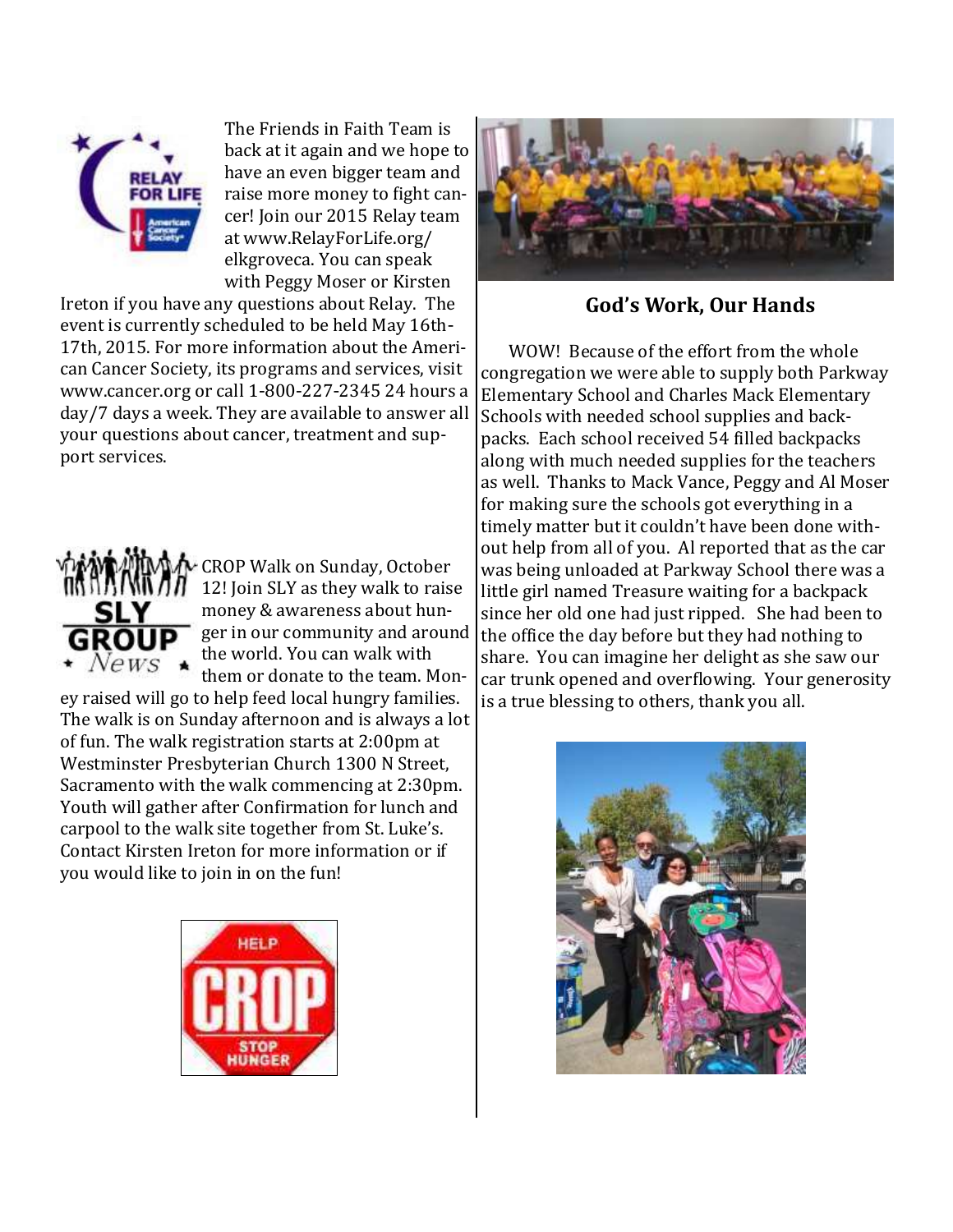

# **Other**

**Faith Thomas** - Faith was born in Borger, Texas and moved to California when she was three weeks old. She also lived in Iowa and Nebraska with her husband. Faith is retired from a technical processing documentation position with

Social Security Administration; in other words, she was a "bureaucrat", she said. She loves to sew comfort blankets and stuffed animals as a member of the Teddy Bear Ladies of Parkway. The Ladies donate their sewing projects to Child Protective Services for children to select when first becoming a foster child. She also loves to read Christian fiction about families and murder mysteries. Faith joined St. Luke's because of its proximity to her home and its activities. She is a former member of Gloria Dei Lutheran Church in Sacramento.

**Megan Calleja** - Megan, 16, was born in Sacramento and lived in California until she was 11, then moved to Mississippi. She currently lives with Faith Thomas, her grandmother. She is a senior at Pleasant Grove High School. Her favorite subject in school is art. In her free time, she loves to draw and paint watercolors. She also loves to experiment with makeup. On September 13 and 14, she was a timer for a gold panning competition in Foresthill, California. She will be attending St. Luke's with Faith.

**Getting to Know Each** | make our Annual September Congregational BBQ/ Picnic such a wonderful day. Special thanks to Walt and Pauline for taking charge and making sure everything went smoothly. We sincerely appreciate those who helped set up the pop-ups and tables the day before so that everyone had a comfortable place to sit. We especially thank Ed and Kirsten Ireton for all the time and effort they put into the picnic, including the delicious BBQ'd hamburgers and hotdogs. I also want to thank all our board members plus Ofelia Ojeda and Thelma Williams for baking the wonderful cookies and, of course, to all those who helped clean up.

> Because of my accident, Ron and I could not be there. However, we heard that there was a sea of goldenrod God's Work, Our Hands t-shirts and that, following the BBQ, many hands filled over a hundred backpacks with all the school supplies that were so generously donated during the summer. It is clear that our St. Luke's family is very caring and loves to share with others. What a blessing to be able to provide so many children with what they need to succeed in school.

> It was truly a time of fellowship, sharing and an exciting way to celebrate the start of our fall Sunday School and Adult Education classes.

*Pat Webb*, Evangelism Chair



EVANGELISM The Evangelism Board



members, Carolyn Andrews, Pauline and Walt Arndt, Kelly Boyer, Joyce Jensen, Carole Vance, Pat Webb and Robin Zoesch, wish to thank everyone who helped to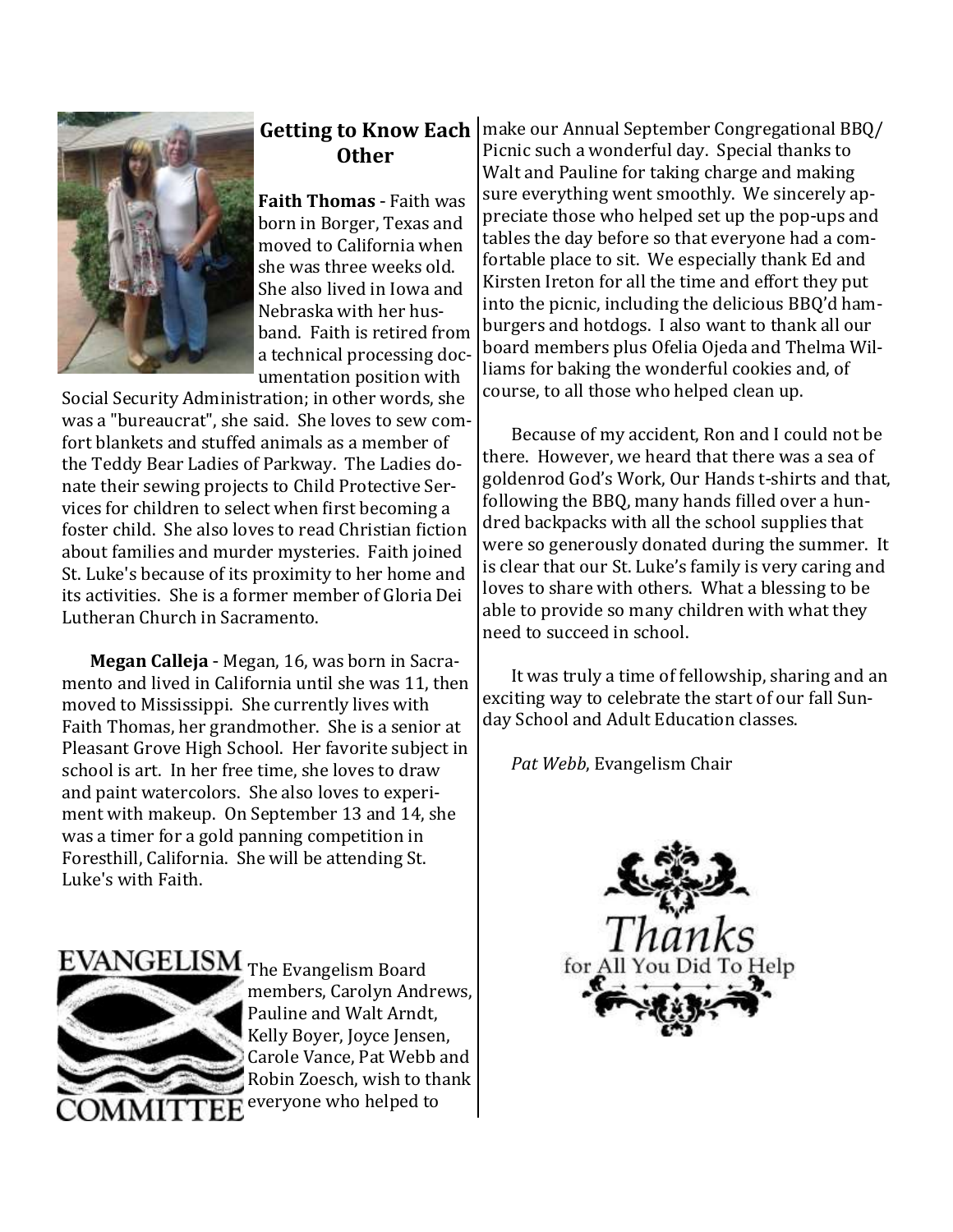

### **FALL FESTIVAL AND FAMILY FUN DAY**

The Women of the ELCA's biggest event of the year is just days away—Our Annual Fall Festival and Family Fun Day.

> Saturday, October 4, 2014 Hours: 8am – 2pm

Invite your family, friends and those within our very own community to join us for this exciting event.

In Christ's Service *Holly Hoppman* W-ELCA President





ANNUAL HERITAGE REFORMATION SUNDAY POTLUCK SUNDAY, OCTOBER 26 (FOLLOWING THE 10:30AM SERVICE)

This potluck is a favorite of many and one you won't want to miss! You can always count on a wonderful variety of delicious food as everyone is encouraged to bring a dish representing their heritage or a family favorite to share. There will also be an opportunity to see how much you know about Martin Luther and the Reformation.

We would love to have you help us decorate the tables by bringing a family keepsake or something to share that shows off your heritage.

Please sign up so we will know how many plan to be a part of this fun celebration.

*Pat Webb*, Evangelism Chair

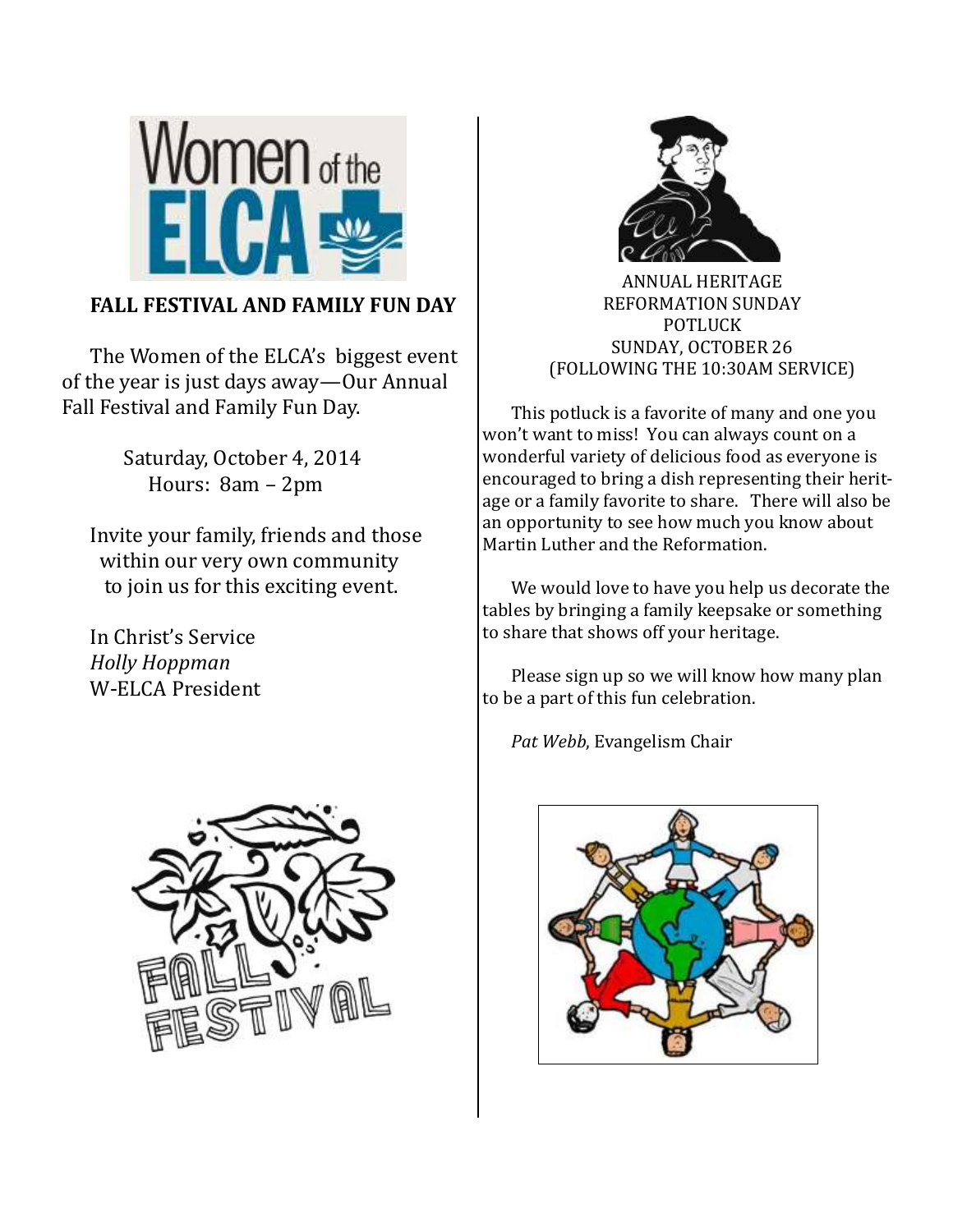

We welcome Brooklyn Rae Moser and Kennedy Lee Moser into the family of Christ. Brooklyn and Kennedy were baptized on September 12. They are the daughters of Nick and Alicia Moser. Brooklyn's sponsors are Katie Iniguez and Alison Moore and Kennedy's sponsors are Erin Sullivan and Matthew Singer. Grandparents are: Al and Peggy Moser.



Thank you so much to everyone for their prayers, cards, emails, gifts, love and support following my accident. God was watching over me when I was hit and he continues to work healing in my body so I know your prayers are working. Ron and I are so blessed to be a part

of such a loving, caring church family.

Hope to be back with all of you very soon.

*Pat Webb*



St. Luke's is known for being a friendly church and welcoming church family. One way to continue this beautiful way of sharing with those we know as well as visitors is to be a Greeter. You will find the sign-up sheet in the church entryway if you would like to give in this very special way.



Our heartfelt sympathies go out to Tom Simkins and Sydney Alexander and the entire family at the loss of their father, Hazen Simkins who died September 10. Services were held here at St. Luke's on September 18.



We have so many wonderful volunteers here at St. Luke's and some of them participate on the Comfort Committee. This group of volunteers is so important to those who have lost loved ones. They set up a gathering place, prepare food, clean up afterwards and give much needed comfort to the families. Thank you to all of you who are part of this wonderful committee.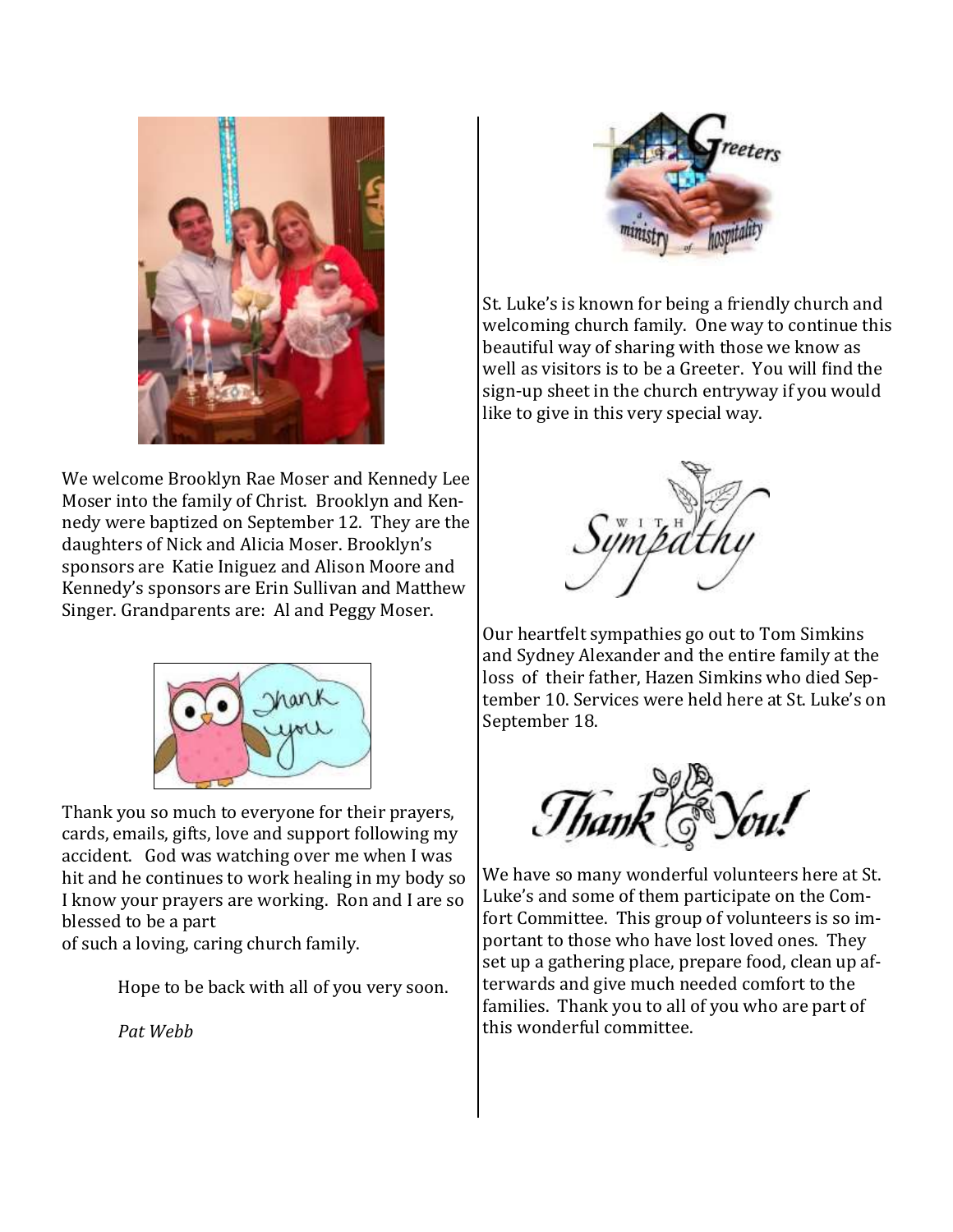# Fun at the Luau Hosted by: Worship and Music

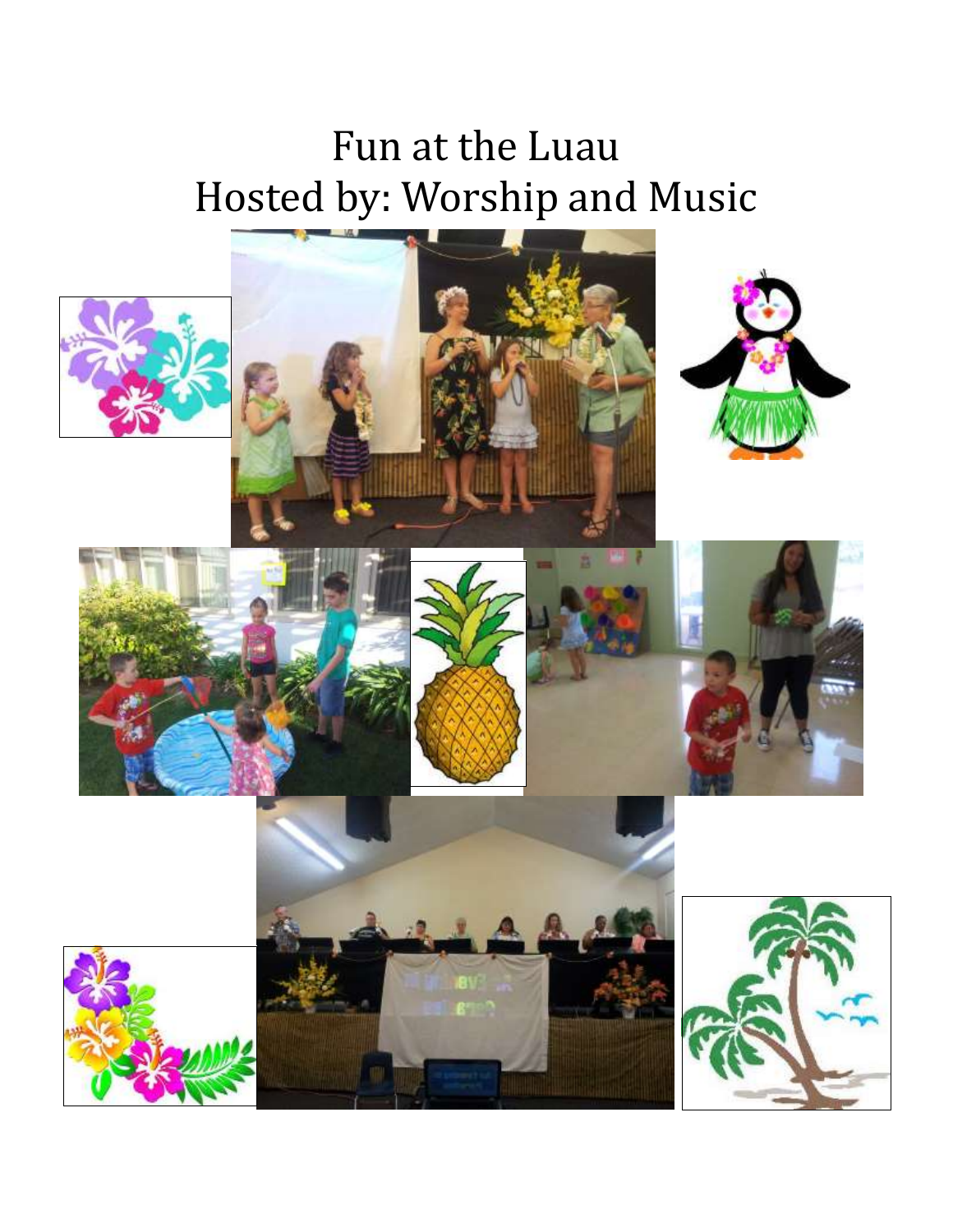

## **Luau**

This event was one of St Luke's best "FUN" raisers of the year! On sept. 20th, 94 of us enjoyed a superb Hawaiian dinner which included Kalua Pork, Huli Huli Chicken and assorted Hawaiian salads. There was also a fabulous dessert table with treats galore. Before dinner there were games to play and prizes to win. After dinner we were all entertained by our very own St. Luke's Choir, Children's Choir and Hand Bell Choir. Our musical theme for the evening was Disney movies and a fun choice it was. I can't forget to mention the sing-along too. Thank You to all those that performed! And a special THANK YOU to Triss Hoppman and her kitchen crew for the wonderful food, Peggy Moser for being in charge of the games, and to Janette Payne for keeping us all on track. Last but never least, our MC for the evening, Dave Saxby. Dave kept the evening going and the Pig jokes flying, thanks Dave. Every year this event gets bigger and better. Can't wait to see what is planned for next year. As a reminder, all proceeds from this event will be used to support our musical ministry here at St. Luke's.



# *FINANCIAL SECRETARY'S REPORT*

**AUGUST 2014**

# **OFFERINGS** (General

Fund Only)**:**

|                                     |          | This Month Year to Date |
|-------------------------------------|----------|-------------------------|
| <b>Total Offering</b>               | \$18,579 | \$138,415               |
| <b>Compared to</b><br><b>Budget</b> | $-$19$   | $-$ \$5,552             |
|                                     | $0.0\%$  | $-4.0%$                 |
| <b>Compared to</b><br>2013          | \$3,645  | \$9,323                 |
|                                     | 20.0%    | 7.00%                   |
| <b>Contributors:</b>                |          |                         |
| 2014<br>(Current Year)              | 82       | 88 Aver.                |
| 2013<br>(Last Year)                 | 92       | 89 Aver.                |

Note: Positive values (no +/- sign) means **above**; negative values means **below**.

### **Other Special Gifts:**

a)Sunday School

b)Flowers \$360.00

*Ron Webb*

Financial Secretary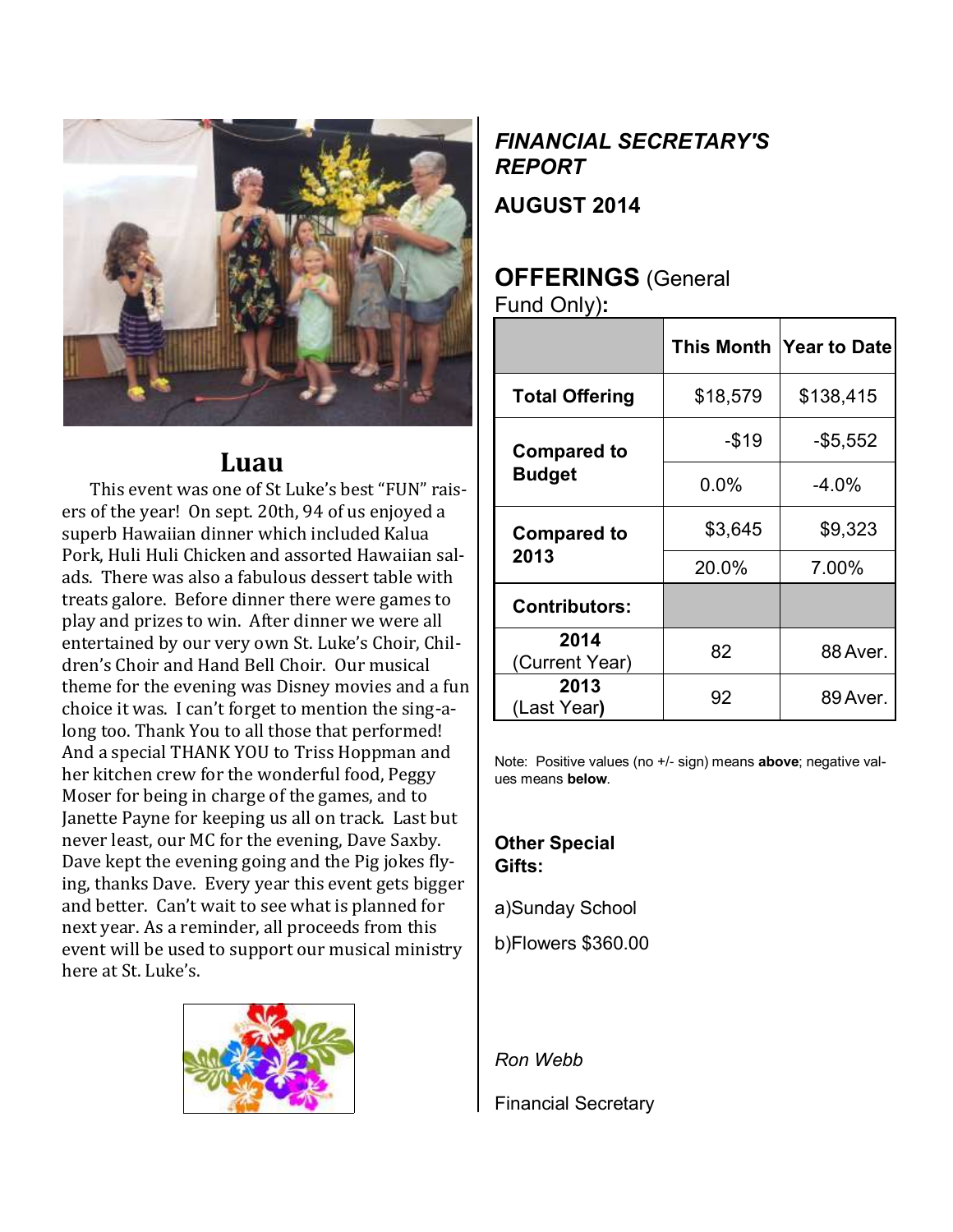

October 1 Fred Sommer October 2 Micayla Shower October 3 Ferd Boschee October 3 Hannelore Marchuk October 4 Howard Triebwasser October 7 Gail Weber October 7 Thelma Williams October 8 Vivian Blazic October 8 Ron Franklin October 8 Jeffrey Kiser October 8 Ofelia Ojeda October 19 Duane Kiser October 19 Katie Ramsey October 21 Joan Mooney October 21 Charles Parent October 22 Ben Ireton October 23 Chach Parent October 28 Christina Hisamoto

If your birthday is this month and you are not on our list please notify the church office, so we can update our files.



| October 5  | Marlene and Duane for Jeffrey's<br>birthday;<br>Adeline Weston in memory of<br>Harry's birthday;<br>Genie Sommer for Fred's 99th<br>birthday;<br>Kelly Boyer for Amanda and Shelby's<br>birthdays |
|------------|---------------------------------------------------------------------------------------------------------------------------------------------------------------------------------------------------|
| October 12 | Walt and Pauline Arndt in memory of<br>brother Skip                                                                                                                                               |
| October 19 | Ron and Pat Webb for anniversary;<br>Marlene Kiser for Duane's birthday                                                                                                                           |
| October 26 | Karen Linfor in memory of Mother,<br>Margaret Stubblefield;<br>Kelly Boyer for Easton's 1st birthday                                                                                              |



Daylight Savings time is almost here. Don't forget to set your clocks back one hour on Saturday evening, November 1.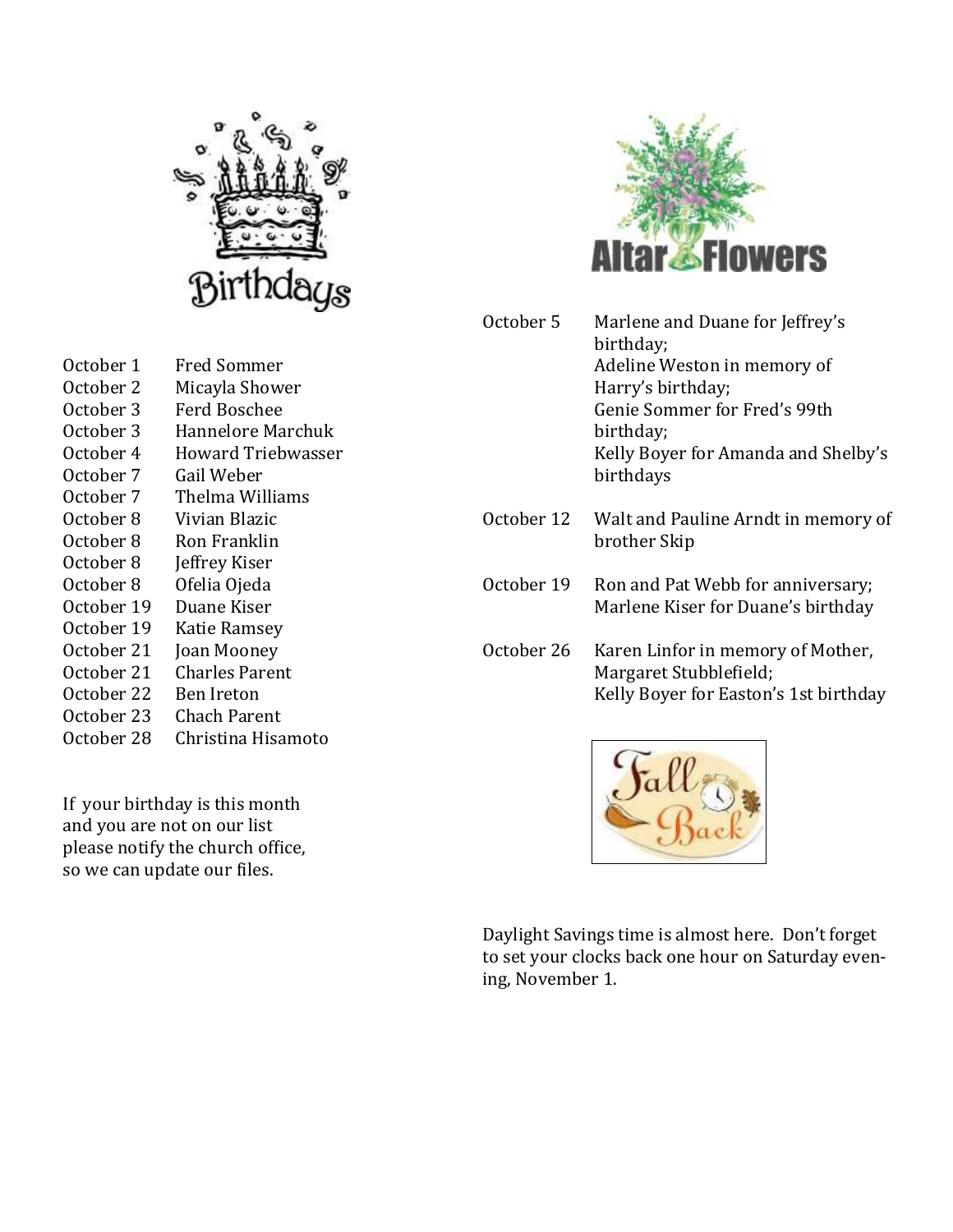# *WORSHIP ASSISTANTS*

|          | <b>Acolytes</b>                         |         | <b>Readers 8</b>  |
|----------|-----------------------------------------|---------|-------------------|
| Oct. 5   | Daniel Encinas                          | 0ct.5   | Ron Webb          |
| Oct. 12  | Isabella Basquez, Elizabeth Wilson      | Oct. 12 | Christiana        |
| Oct. 19  | Amber Mansfield, Angie Martinez         | Oct. 19 | <b>Kelly Boye</b> |
| Oct. 26  | Joshua Bell, Morgan Furry               | Oct. 26 | Eric Linbla       |
|          | <b>Altar Care</b>                       |         | <b>Readers 1</b>  |
| 8:15 AM  | Cheryl Franklin                         | Oct. 5  | Ron Zoescl        |
| 10:30 AM | Peggy Moser, Triss Hoppman              | Oct. 12 | Larry Dock        |
|          |                                         | Oct. 19 | <b>Tracy Etch</b> |
|          | <b>Communion Servers</b>                | Oct. 26 | <b>Holly Hopp</b> |
|          | Peggy Moser, Pat Hamilton, Connie Reule |         |                   |
|          |                                         |         | <b>Refreshm</b>   |
|          | <b>Counters</b>                         | Oct. 5  | Ofelia Ojed       |
| Oct. 5   | Nancy Minning, Connie Reule             | Oct. 12 | Ron and R         |
| Oct. 12  | Don Schell, Bob Behr                    | Oct. 19 | Mack and          |
| Oct. 19  | Nancy Minning, Connie Reule             | Oct. 26 | Annual He         |
| Oct. 26  | Holly Hoppman, Marlene Kiser            |         | Potluck           |
|          | Greeters-Needed                         |         | <b>Visitors G</b> |
|          |                                         | Oct. 5  | Joyce Jense       |
|          | <b>Head Ushers</b>                      | Oct. 12 | Carole Van        |
| 8:15 AM  | Ron Franklin                            | Oct. 19 | Thelma Wi         |
| 10:30 AM | Craig Eckels                            | Oct. 26 | Pending           |
|          | <b>Prayer Leaders</b>                   |         |                   |
| Oct. 5   | Janette Payne                           |         | Welcome           |
| Oct. 12  | Judy Saxby                              | Oct. 5  | Peggy Mos         |
| Oct. 19  | David Saxby                             | Oct. 12 | Pat Webb          |
| Oct. 26  | <b>Alison Thomas</b>                    | Oct. 19 | <b>Chet Madis</b> |
|          |                                         | Oct. 26 | Carolyn Ar        |
|          |                                         |         |                   |
|          |                                         |         |                   |

## **Psalm Leaders**

| 0ct. 5  | Amber Mansfield  |
|---------|------------------|
| Oct. 12 | Angie Martinez   |
| Oct. 19 | Aiyana Tice      |
| Oct. 26 | Elizabeth Wilson |

### **R**:15 AM

| Oct. $5$ | Ron Webb          |
|----------|-------------------|
| Oct. 12  | Christiana Wilson |
| Oct. 19  | Kelly Boyer       |
| Oct. 26  | Eric Linblade     |

### **0:30 AM**

Oct. 5 Ron Zoesch kter ıison pman

### **Rents**

| Oct. 5  | Ofelia Ojeda                           |
|---------|----------------------------------------|
| Oct. 12 | Ron and Robin Zoesch                   |
| Oct. 19 | Mack and Carole Vance                  |
| Oct. 26 | Annual Heritage Reformation<br>Potluck |
|         |                                        |

### **Visitors Gifts**

| Joyce Jensen    |
|-----------------|
| Carole Vance    |
| Thelma Williams |
| Pending         |
|                 |

### Leaders

| 0ct. 5  | Peggy Moser         |
|---------|---------------------|
| Oct. 12 | Pat Webb            |
| Oct. 19 | <b>Chet Madison</b> |
| Oct. 26 | Carolyn Andrews     |